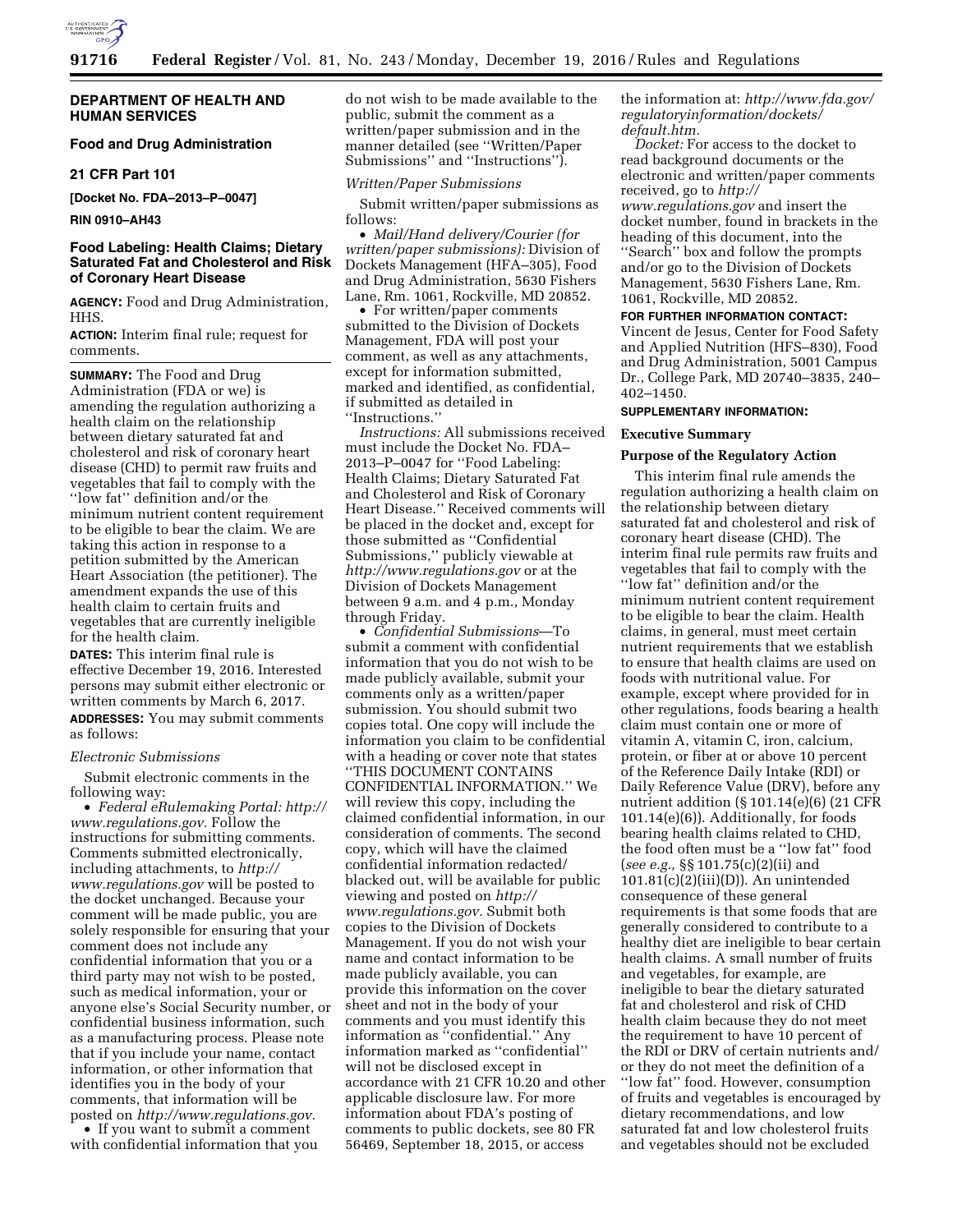from bearing this health claim. To address this unintended consequence, this interim final rule includes provisions that exempt raw fruits and vegetables from:

(1) Needing to meet the 10 percent nutrient content requirement in § 101.14(e)(6).

(2) Needing to meet the definition for a ''low fat'' food in § 101.62.

The Nutrition Labeling and Education Act of 1990 (the 1990 amendments) (Pub. L. 101–535) amended the Federal Food, Drug, and Cosmetic Act (the FD&C Act) by clarifying, among other things, FDA's authority to regulate health claims on food labels and in food labeling. Using that authority, in 1993 we issued § 101.75, which authorizes a health claim about the relationship between diets low in saturated fat and cholesterol and a reduced risk of CHD (58 FR 2739, January 6, 1993).

Section 403(r)(4) of the FD&C Act (21 U.S.C. 343(r)(4)) establishes a mechanism for any person to petition us to issue a regulation relating to a claim that characterizes the level of any nutrient or the relationship of any nutrient to a disease or a health-related condition. We received a petition, under section 403(r)(4) of the FD&C Act, requesting that we amend the dietary saturated fat and cholesterol and risk of CHD health claim to permit raw fruits and vegetables, as well as singleingredient or mixtures of frozen or canned fruits and vegetables that contain no added fat or sugars, which fail to comply with the ''low fat'' definition and/or the minimum nutrient content requirement, to be eligible to bear the claim. This interim final rule responds to that petition.

## **Summary of the Major Provisions of the Regulatory Action in Question**

Under the interim final rule, raw fruits and vegetables are exempt from needing to meet the minimum nutrient content requirement of the general principles for health claims and from the requirement specifically included in the dietary saturated fat and cholesterol and risk of CHD health claim that a food meet the definition for ''low fat'' to be eligible to bear the claim. Current FDA regulations, at § 101.75(c)(1), state that all requirements set forth in § 101.14 must be met. The interim final rule revises  $\S 101.75(c)(1)$  to provide an exemption for raw fruits or vegetables from meeting the minimum nutrient content requirement in § 101.14(e)(6).

Current FDA regulations, at § 101.75(c)(2)(ii), establish requirements regarding the nature of the food, except for fish and game meats; the food must meet all nutrient content requirements

of § 101.62 for a ''low saturated fat,'' ''low cholesterol,'' and ''low fat'' food. We are amending  $\S 101.75(c)(2)(ii)$  to provide an exemption from meeting the nutrient content requirements of § 101.62 for "low fat" if the food is a raw fruit or vegetable.

#### **I. Background**

# *A. The Nutrition Labeling and Education Act of 1990*

The 1990 amendments amended the FD&C Act in a number of important ways. Among other changes, the 1990 amendments clarified our authority to regulate health claims on food labels and in food labeling. Under this authority, we issued several regulations, including § 101.14, *Health claims: General requirements* (58 FR 2478 at 2533), which sets forth general principles for the authorization and use of health claims, and § 101.70, *Petitions for health claims* (58 FR 2478 at 2534), which sets forth a process for petitioning us to authorize health claims about substance-disease relationships, and sets out the types of information that any such petition must include. Among other provisions, the general principles for health claims include requirements for determining the eligibility of a food to bear a health claim. Examples include disqualifying nutrient levels (§ 101.14(a)(4)), which are specific nutrient thresholds not to be exceeded by a food bearing a health claim as required by § 101.14(e)(3), and also a minimum nutrient content requirement  $(\S 101.14(e)(6))$  to ensure that a food bearing a health claim provide meaningful nutritive value as determined by meeting specific nutrient content levels.

# *B. Dietary Saturated Fat and Cholesterol and Risk of Coronary Heart Disease Health Claim*

When implementing the 1990 amendments, we also conducted a review of evidence for a relationship between dietary saturated fat and cholesterol and risk of CHD. Based on the totality of the publicly available scientific evidence, we concluded that there was significant scientific agreement among qualified experts that diets low in saturated fat and cholesterol may reduce the risk of CHD. Therefore, we authorized a health claim about the relationship between diets low in saturated fat and cholesterol and a reduced risk of CHD (§ 101.75; 58 FR 2739 at 2757, January 6, 1993). Among the specific requirements included in § 101.75 are requirements that, in addition to the general requirements set forth in § 101.14, foods must meet all of

the nutrient content requirements in § 101.62 for a ''low saturated fat,'' ''low cholesterol,'' and ''low fat'' food in order to be eligible to bear the health claim, except that fish and game meats (*i.e.,* deer, bison, rabbit, quail, wild turkey, geese, and ostrich) may meet the requirements for ''extra lean'' in § 101.62.

# **II. Petition and Grounds**

We received a petition from the American Heart Association (Docket No. FDA–2013–P–0047) on October 1, 2012, under section of 403(r)(4) of the FD&C Act. The petition requested that we amend the dietary saturated fat and cholesterol and risk of CHD health claim (§ 101.75) to permit raw fruits and vegetables, as well as single-ingredient or mixtures of frozen or canned fruits and vegetables that contain no added fat or sugars, which fail to comply with the ''low fat'' definition and/or the minimum nutrient content requirement, to be eligible to bear the claim. In addition, the petition requested that we issue an interim final rule by which fruits and vegetables that fail to comply with the ''low fat'' definition and/or the minimum nutrient content requirement could be eligible to bear the claim before publication of a final rule. Section 403(r)(4) of the FD&C Act establishes a mechanism for any person to petition us to issue a regulation relating to a claim that characterizes the level of any nutrient or the relationship of any nutrient to a disease or a health-related condition. On January 10, 2013, we notified the petitioner that we had completed our initial review of the petition, that the petition had been filed for further action in accordance with section 403(r)(4) of the FD&C Act, and that the filing date was January 9, 2013. Under the FD&C Act, if we do not act, by either denying the petition or issuing a proposed regulation to authorize the health claim, within 90 days of the date of filing for further action, the petition is deemed to be denied unless an extension is mutually agreed upon by us and the petitioner (21 U.S.C. 343(r)(4)(A)(i) and§ 101.70(j)(3)(iii)). On April 9, 2013, we mutually agreed with the petitioner to extend the deadline to October 7, 2013. Later, through subsequent agreements, we mutually agreed to extend the deadlines several times, with the last deadline being March 17, 2017.

The petitioner explained that some of our requirements for the dietary saturated fat and cholesterol and risk of CHD health claim prevent a number of fruits and vegetables from being eligible to bear the claim. The minimum nutrient content requirement for all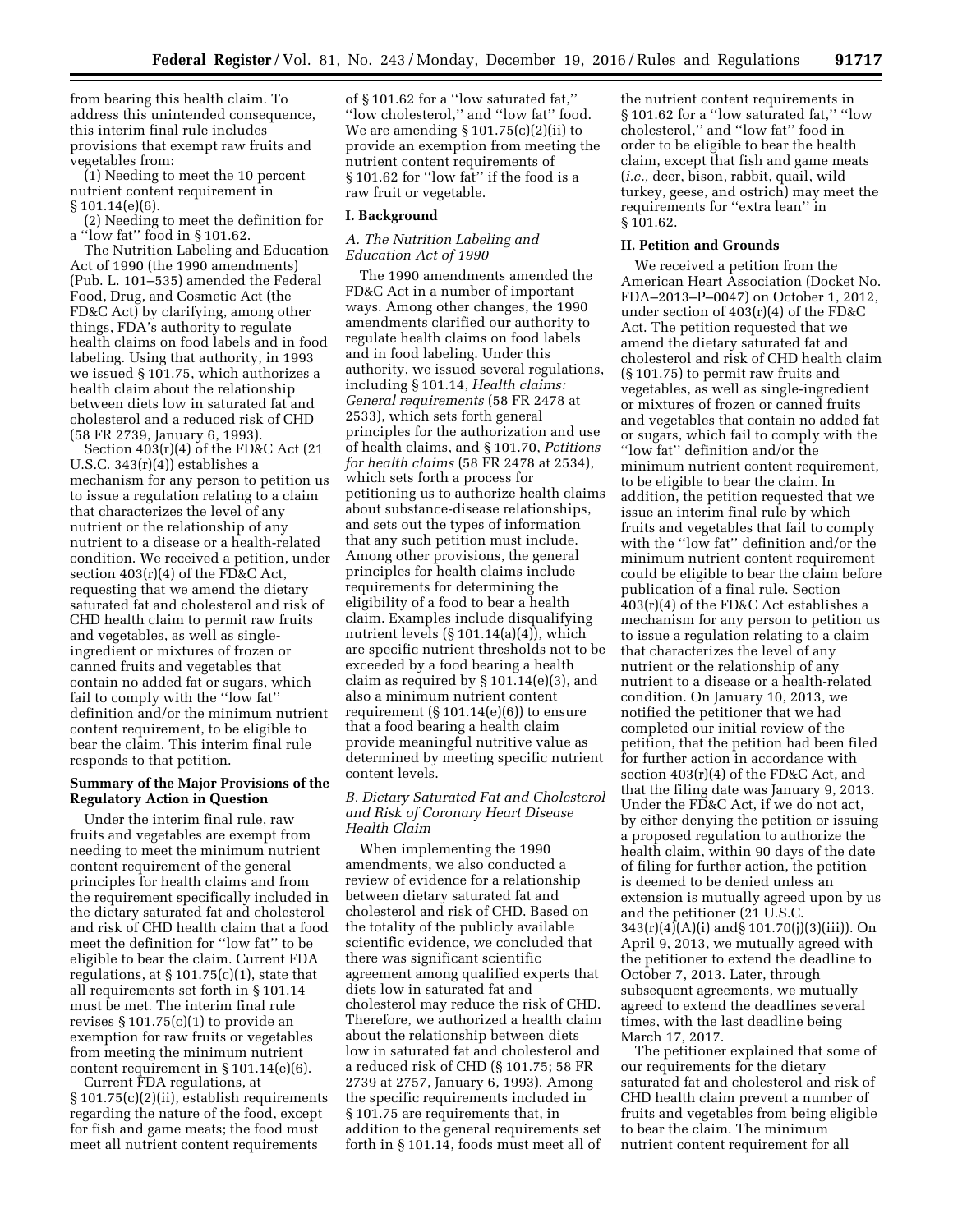health claims requires that, to be eligible to bear a health claim, a food contains 10 percent or more of the Reference Daily Intake or the Daily Reference Value for vitamin A, vitamin C, iron, calcium, protein, or fiber per reference amount customarily consumed (RACC) prior to any nutrient addition (see § 101.14(e)(6)). Although most fruits and vegetables meet this minimum requirement for one or more of the described nutrients, a small number of fruits and vegetables do not meet the minimum nutrient content requirement. For example, grapes, plums, beets, and cucumbers do not contain 10 percent of the RDI or DRV of vitamin A, vitamin C, iron, calcium, protein, or fiber per RACC. Additionally, the dietary saturated fat and cholesterol and risk of CHD health claim requires that a food bearing the claim meet all of the nutrient content requirements of § 101.62 for ''low saturated fat,'' ''low cholesterol,'' and ''low fat'' (§ 101.75(c)(2)(ii)). Again, most fruits and vegetables meet the requirement for ''low fat,'' but at least one fruit, avocados, does not meet the requirement and therefore is not eligible to bear the claim, even though the fruit meets the requirements for ''low saturated fat" and "low cholesterol."

The petition requested that fruits and vegetables, as a category of foods, be exempted from meeting the minimum nutrient content requirement and the ''low fat'' requirement for the dietary saturated fat and cholesterol and risk of CHD health claim. The petition asserted that, based on the scientific evidence, fruits and vegetables as a group contribute to reduced risk of CHD regardless of their inherent fat content or their ability to meet 10 percent of the RDI or DRV of vitamin A, vitamin C, iron, calcium, protein, or fiber per RACC. The petition described the scientific evidence relating consumption of fruits and vegetables and risk of CHD, including large observational studies (*e.g.,* the Women's Health Study) (Ref. 1) and intervention studies on fruit and vegetable intake and surrogate endpoints for CHD risk (*e.g.,*  low-density lipoprotein concentration) (Ref. 2). Additionally, the petition detailed the numerous current public health recommendations, such as the Dietary Guidelines for Americans (DGA) 2010, published by the U.S. Department of Health and Human Services (HHS) and the U.S. Department of Agriculture (USDA) (Ref. 3) and the National Cholesterol Education Program (NCEP) of the National Heart Lung and Blood Institute (NHLBI) of the National Institutes of Health (NIH) (Ref. 4), which

consistently encourage fruit and vegetable consumption as an integral part of a healthful diet, regardless of the specific nutrient contents of individual fruits and vegetables.

The petition requested the following specific changes in the regulation governing the dietary saturated fat and cholesterol and risk of CHD health claim:

• Modify § 101.75(c)(2)(ii) to create a new paragraph (A) and remove ''low fat'' food from the list of nutrient content requirements in § 101.62 a food must meet.

• Modify  $\S 101.75(c)(2)(ii)$  to create a new paragraph (B) that provides an exemption to the nutrient content requirements of § 101.62 for a ''low fat'' food if it is a raw fruit or vegetable, or is a single-ingredient or mixture of frozen or canned fruits and vegetables that contains no fats or sugars in addition to the fats or sugars inherently present in the fruit or vegetable product.

• Modify § 101.75(c)(1) to exempt raw fruits and vegetables, or singleingredient or mixtures of frozen or canned fruits and vegetables from meeting the requirement of § 101.14(e)(6).

In addition, the petition requested that we issue an interim final rule under section  $403(r)(7)(A)$  of the FD&C Act, stating that the evidence is compelling and the potential to encourage fruit and vegetable consumption is important for public health and that issuing an interim final rule would allow affected fruit and vegetable products to become eligible to bear these health claims as expeditiously as possible.

#### **III. Decision To Amend the Health Claim**

# *A. Current Dietary Recommendations for Fruit and Vegetable Intake*

The DGA, issued every 5 years by USDA and HHS, sets forth the Federal Government's official recommendations regarding healthy eating and construction of a healthful diet (Ref. 5). The 2015–2020 DGA is the most recent version. At the core of the 2015–2020 DGA, as stated in Chapter 1 (''Key Elements of Healthy Eating Patterns''), ''is the importance of consuming overall healthy eating patterns, including vegetables, fruits, grains, dairy, protein foods, and oils—eaten within an appropriate calorie level and in forms with limited amounts of saturated fats, added sugars, and sodium.'' Key recommendations of the 2015–2020 DGA are to ''Shift to consume more vegetables'' and ''Shift to consume more fruits.'' For example, Chapter 2 (''Shifts Needed to Align With Healthy Eating

Patterns'') of the 2015–2020 DGA discusses intakes and states that ''For most individuals, following a healthy eating pattern would include an increase in total vegetable intake from all vegetable subgroups, in nutrientdense forms, and an increase in the variety of different vegetables consumed over time.'' Chapter 2 likewise states that ''To help support healthy eating patterns, most individuals in the United States would benefit from increasing their intake of fruits, mostly whole fruits, in nutrient-dense forms.''

We note that the recommendations in the 2015–2020 DGA regarding fruits and vegetables are directed at intakes of fruit and vegetables as a group. Particularly, in the discussions on fruit and vegetable intake throughout the report, the 2015– 2020 DGA considers fruits and vegetables as a category of foods when discussing the associations between fruit and vegetable intake and reduced risk of cardiovascular disease or other chronic diseases (Ref. 5). Our reliance on dietary recommendations in this rulemaking and in previous health claim regulations is based on provisions of the 1990 amendments that direct us to issue health claim regulations that take into account the role of the nutrients in food in a way that will enhance the chances of consumers maintaining healthy dietary practices (see section  $403(r)(3)(A)$  and  $(r)(3)(B)$  of the FD&C Act and previous health claim regulations for plant sterol/stanol esters and reduced risk of CHD (§ 101.83) and soluble fiber from certain foods and risk of CHD (§ 101.81)). Thus, general eligibility requirements that establish which types of foods are able to bear health claims have been typically determined based on the current dietary recommendations and guidelines at the time. The requirements are established to include foods and categories of foods that are encouraged to be consumed for their benefits to health, while restricting foods whose consumption is not encouraged from bearing health claims (*see* 58 FR 2478 at 2490).

## *B. Low Fat*

Our regulations authorizing CHDrelated health claims (§§ 101.75, 101.81, 101.82, and 101.83) require, with a few exceptions, that foods bearing such claims meet: (1) The ''low fat'' criterion defined by § 101.62(b)(2); (2) the ''low saturated fat'' criterion defined by § 101.62(c)(2); and (3) the ''low cholesterol'' criterion defined by  $§ 101.62(d)(2).$ 

The term "low fat" may be used on the label or in the labeling of food, except meal products as defined in § 101.13(l) and main dish products as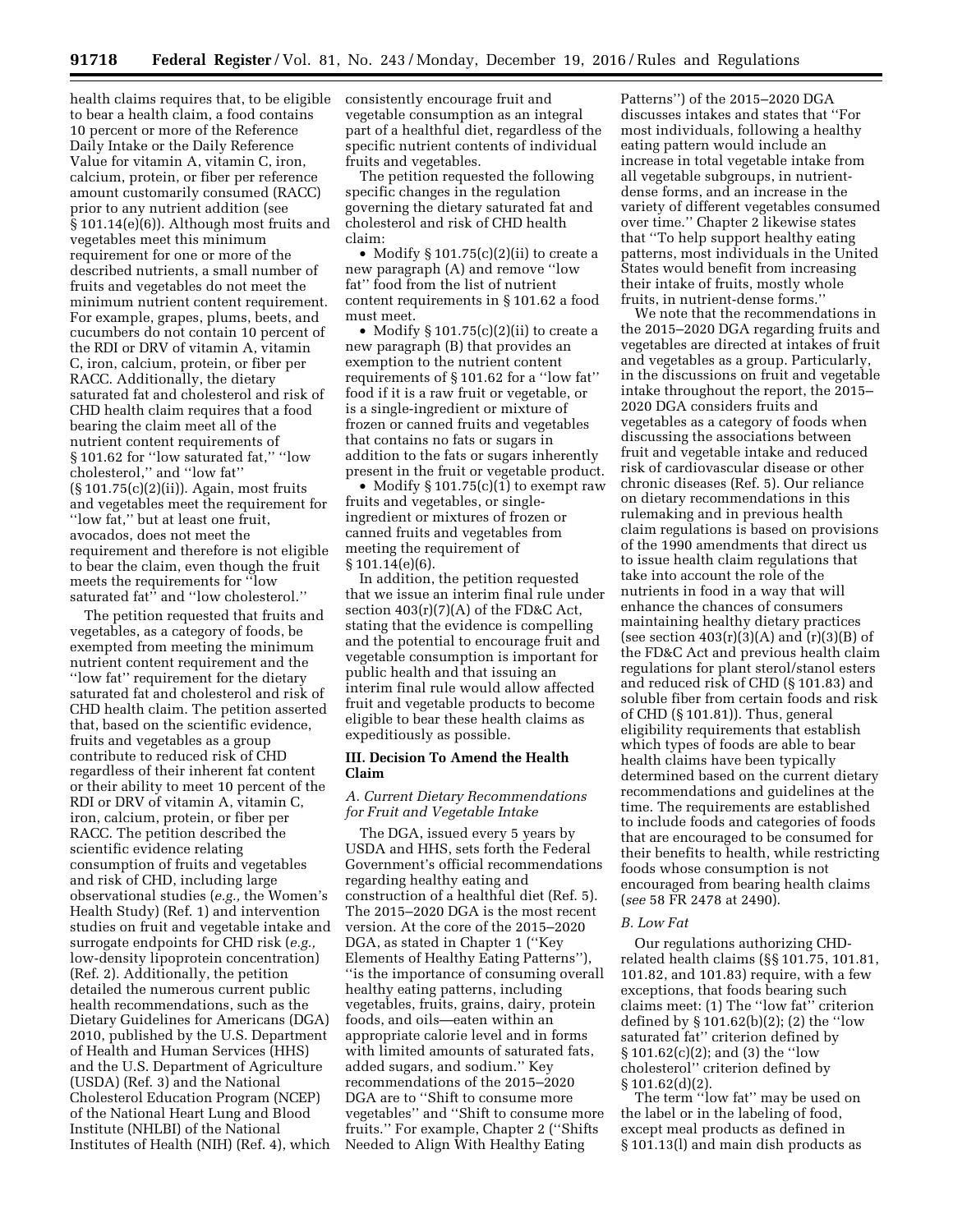defined in § 101.13(m), provided that the food has a reference amount customarily consumed greater than 30 grams (g) or greater than 2 tablespoons and contains 3 g or less of fat per reference amount customarily consumed; or the food has a reference amount customarily consumed of 30 g or less or 2 tablespoons or less and contains 3 g or less of fat per reference amount customarily consumed and per 50 g of food (for dehydrated foods that must be reconstituted before typical consumption with water or a diluent containing an insignificant amount, as defined in § 101.9(f)(1), of all nutrients per reference amount customarily consumed, the per 50-g criterion refers to the ''as prepared'' form)  $(S 101.62(b)(2))$ .

The term ''low saturated fat'' may be used on the label or labeling of foods, except meal products as defined in § 101.13(1) and main dish products as defined in § 101.13(m), provided that the food contains 1 g or less of saturated fatty acids per reference amount customarily consumed and not more than 15 percent of calories from saturated fatty acids  $(\S 101.62(c)(2))$ .

The term ''low cholesterol,'' under § 101.62(d)(2), may be used on the label or in the labeling of foods, except meal products as defined in § 101.13(l) and main dish products as defined in § 101.13(m), provided that, for foods that have a reference amount customarily consumed greater than 30 g or greater than 2 tablespoons and contain 13 g or less of total fat per reference amount customarily consumed and per labeled serving, the food contains 20 milligrams or less of cholesterol per reference amount customarily consumed or the food contains 2 g or less of saturated fatty acids per reference amount customarily consumed.

The petition noted that a fruit such as an avocado exceeds the 3 g total fat per RACC criterion of the ''low fat'' definition and therefore would never be able to bear the health claim for diets low in saturated fat and cholesterol and reduced risk of CHD. According to our nutrient data on the 20 most frequently consumed fruits (§§ 101.42 through 101.45 and appendix C to part 101), avocados contain 4.5 g total fat per RACC and do, indeed, exceed 3 g total fat per RACC. Barring an exemption to the ''low fat'' requirement, avocados (and any other fruit or vegetable with a total fat content in excess of the criteria for ''low fat'') are not eligible to bear the dietary saturated fat and cholesterol and risk of CHD health claim.

In the 1993 final rule authorizing the dietary saturated fat and cholesterol and risk of CHD health claim (58 FR 2739), we established ''low fat'' as a qualifying criterion for eligibility for the claim asserting that ''while total fat is not as strongly or directly linked to increased risk of CHD . . . it may have significant indirect effects.'' We discussed how ''low fat foods generally help individuals in reducing their intake of saturated fat and cholesterol'' and how excess calories, of which fat contributes more per gram than the other energy nutrients, is associated with two healthrelated conditions (obesity and diabetes) that are risk factors for heart disease (58 FR 2739 at 2742). In support of these determinations, we noted that, ''Low fat diets are recommended in all Federal Government and National Academy of Sciences' dietary guidelines for reducing the risk of heart disease'' (58 FR 2739 at 2742).

Since we published the final rule for the dietary saturated fat and cholesterol and risk of CHD health claim in 1993, the science related to intake of total fat has evolved, and the current dietary recommendations no longer contain a recommendation encouraging the consumption of diets low in total fat. Beginning with the 2000 DGA, recommendations for total fat intake shifted from recommending diets low in fat to diets moderate in total fat (Ref. 6). The recommendations reflected a shift in focus to types of fat consumed (*i.e.,*  saturated versus unsaturated fat) and their relation to effects on blood cholesterol concentrations. The recommendations for moderate fat intake continued through the 2005 DGA (Ref. 7) with even more discussion on types of fat in the diet (*e.g.,*  polyunsaturated and monounsaturated fats) and their influence on cardiovascular disease. The discussion on total fat intake in the 2010 DGA (Ref. 3) focused on the importance of staying within the Institute of Medicine (IOM) of the National Academies of Science Acceptable Macronutrient Distribution Range (AMDR) for total fat intake of 20 to 35 percent of energy for adults and an AMDR of 25 to 35 percent of energy for children age 4 to 18 years (Ref. 8). The AMDRs are associated with reduced risk of chronic diseases, such as cardiovascular disease, while providing for adequate intake of essential nutrients (Ref. 8).

The 2015–2020 DGA does not focus on total fat intake, but instead makes recommendations about types of fat. Chapter 1 (''Key Elements of Healthy Eating Patterns'') states that ''[a] healthy eating pattern limits . . . [s]aturated fats and *trans* fats . . .'' and contains a key recommendation to ''[c]onsume less than 10 percent of calories per day from

saturated fats. . . . " In this same chapter, the 2015–2020 DGA notes that ''[t]he recommendation to limit intake of calories from saturated fats to less than 10 percent per day is a target based on evidence that replacing saturated fats with unsaturated fats is associated with reduced risk of cardiovascular disease'' (Ref. 5, page 15).

As a result of the modifications in the dietary recommendations for total fat intake over the years, we have exempted certain foods at times from needing to meet the ''low fat'' requirement to be eligible to make a health claim related to CHD if those foods are consistent with dietary recommendations. For example, whole oats are exempt from meeting the ''low fat'' requirement to be eligible for ''Soluble Fiber from Certain Foods and Risk of Coronary Heart Disease'' health claim (§ 101.81). In providing the exemption, we discussed that consumption of whole oats was consistent with the recommendations regarding fat intake in the 2005 DGA and that consumption of foods such as whole oats was helpful in reducing the risk of CHD (73 FR 23947 at 23951, May 1, 2008).

We find that not imposing a ''low fat'' requirement for raw fruits and vegetables is consistent with the 2015– 2020 DGA recommendations to increase intake of fruits and vegetables to help support healthy eating patterns (Ref. 5), as well as the 2015–2020 DGA emphasis on types of fat rather than total fat when discussing CHD risk (Refs. 5 and 7). We note that the fruits and vegetables that we are exempting from meeting the definition of ''low fat'' must still comply with general health claim requirements in order to be eligible to bear the claim, including, but not limited to, the requirement in § 101.14(e)(3) that the level of fat must not exceed the disqualifying nutrient level for total fat in § 101.14(a)(4).

#### *C. Minimum Nutrient Content*

In the 1993 final rule on the general requirements for health claims (58 FR 2478), we established the minimum nutrient content requirement for eligibility of foods to bear health claims. We stated that foods bearing health claims should be those consistent with dietary guidelines and that the value of health claims should not be trivialized or compromised by their use on foods of little or no nutritional value. We also stated that claims intended to promote the consumption of food that is incompatible with dietary guidelines would be misleading to consumers (58 FR 2478 at 2521). We developed an approach that would limit health claims to foods that contribute certain nutrients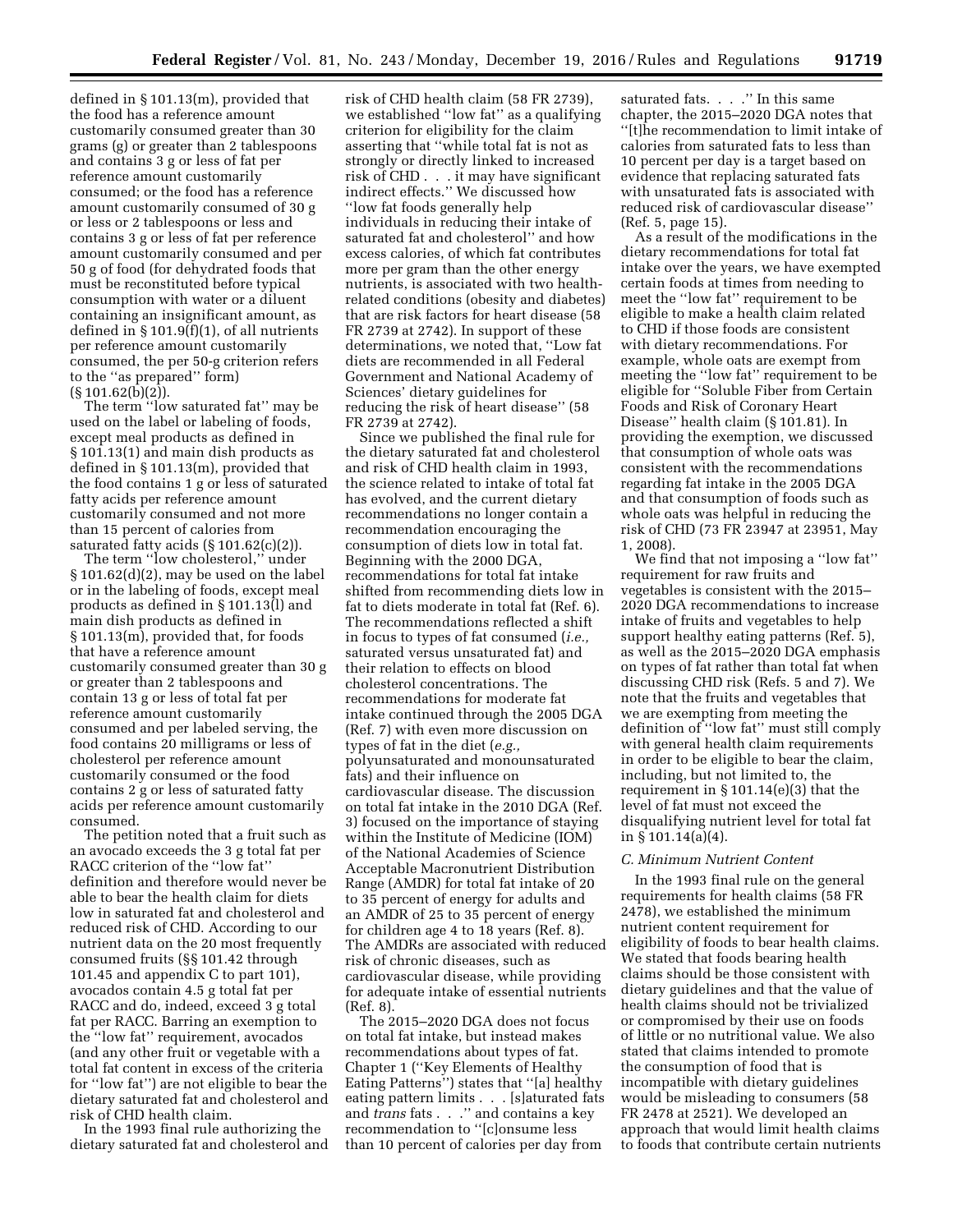to the diet and, thus, are sources of more than calories (58 FR 2478 at 2521). We concluded that a food must contain one or more of vitamin A, vitamin C, iron, calcium, protein, or fiber at or above 10 percent of the RDI or DRV, prior to any nutrient addition, noting that most foods consistent with dietary guidelines met this criterion. Therefore, we added § 101.14(e)(6) to state that, except for dietary supplements that are not in conventional food form, the food must contain 10 percent or more of the Reference Daily Intake or the Daily Reference Value for vitamin A, vitamin C, iron, calcium, protein, or fiber per reference amount customarily consumed before any nutrients are added. We adopted this requirement in light of Congressional intent that health claims be used to help Americans maintain a balanced and healthful diet consistent with dietary guidelines (58 FR 2478 at 2521).

We later published technical amendments to the health claim regulations acknowledging that certain food products that had limited nutritional value may be determined to be appropriate foods to bear a health claim (58 FR 44036, August 18, 1993). We noted that we intended to address such situations in the regulations authorizing specific health claims, such as through an exception to the general requirements expressed in § 101.14(e)(6) (58 FR 44036).

Thus, we have recognized that exemptions to the minimum nutrient content requirement may be necessary in certain situations to help consumers construct overall daily diets that conform to current dietary guidelines and that otherwise promote good health. Multiple such exemptions have already been granted. For example, on August 23, 1996, we exempted noncariogenic carbohydrate sweeteners (carbohydrate sweeteners that do not promote the development of tooth decay) from the minimum nutrient content requirement to be eligible for the ''dietary noncariogenic carbohydrate sweeteners and dental caries'' health claim (§ 101.80) (61 FR 43433 at 43436). We reiterate that the minimum nutrient content requirements of § 101.14(e)(6) are important, but that an exemption from the minimum nutrient content requirements for fruits and vegetables as a group is warranted for these products to be eligible to bear the health claims authorized in § 101.75, given current dietary guideline recommendations. The value of these health claims will not be trivialized or compromised by their use on fruits and vegetables because current dietary guidelines emphasize that increased intake of fruits and vegetables

is an integral part of creating healthful diets and reducing the risk of chronic disease.

## *D. Conclusion*

We agree with the petitioner that some current requirements for the dietary saturated fat and cholesterol and risk of CHD health claim prevent a number of fruits and vegetables from being eligible to bear the claim. We also agree that fruits and vegetables as a group appear to contribute to a reduced risk of CHD regardless of their inherent fat content or their ability to meet 10 percent of the RDI or DRV of vitamin A, vitamin C, iron, calcium, protein, or fiber per RACC. We previously have exempted foods from needing to meet individual requirements for health claim eligibility when, as here, consumption of the foods is consistent with contemporary science-based dietary recommendations. We conclude that raw fruits and vegetables should be exempt from needing to meet the minimum nutrient content requirement of the general principles for health claims and from the requirement specifically included in the dietary saturated fat and cholesterol and risk of CHD health claim that a food meet the definition for ''low fat'' to be eligible to bear the claim.

Although the petition requested that a ''single-ingredient or mixture of frozen or canned fruits and vegetables that contains no fats or sugars in addition to the fats or sugars inherently present in the fruit or vegetable product'' also be exempt from the low fat and minimum nutrient content requirements, we are not including these types of products in the exemptions at this time. We are able to easily determine which foods fall into the category of raw fruits and vegetables. With single-ingredient or mixtures of canned or frozen fruit and vegetable products, however, the categories are very broadly described, and it is difficult to know all of the types of products that may become included in an exemption. There are many food products that could conceivably be considered ''fruit or vegetable products,'' including products with varying degrees of processing, with numerous possibilities of ingredients in a ''mixture,'' or with a number of packaging variations. We determine that providing an exemption for raw fruits and vegetables will affect the public health positively, but it is unclear if all single-ingredient and mixtures of frozen or canned fruits and vegetables that contain no fats or sugars in addition to the fats or sugars inherently present in the fruit or vegetable product would have similar effects. Therefore, we

decline to extend any exemptions to this category of fruit and vegetable products at this time. However, we invite comments on this issue. If we receive information related to the possible iterations of canned and frozen fruit and vegetable products and also on their effects on health, we may consider expanding the foods included in the exemption in the future. Indeed, the petition encouraged FDA to proceed with exemptions solely for raw fruits and vegetables if the canned and frozen products required additional consideration.

## **IV. Description of Amendments to § 101.75**

We are revising § 101.75(c) to: (1) Provide an exemption at § 101.75(c)(1) for raw fruits or vegetables from meeting the minimum nutrient content requirement in  $\S 101.14(e)(6)$ , and  $(2)$ revise  $\S 101.75(c)(2)(ii)$  to provide an exemption from meeting the nutrient content requirements of ''low fat'' if the food is a raw fruit or vegetable.

#### **V. Economic Analysis of Impacts**

#### *A. Introduction*

We have examined the impacts of the interim final rule under Executive Order 12866, Executive Order 13563, the Regulatory Flexibility Act (5 U.S.C. 601–612), and the Unfunded Mandates Reform Act of 1995 (Pub. L. 104–4). Executive Orders 12866 and 13563 direct us to assess all costs and benefits of available regulatory alternatives and, when regulation is necessary, to select regulatory approaches that maximize net benefits (including potential economic, environmental, public health and safety, and other advantages; distributive impacts; and equity). We have developed a comprehensive Economic Analysis of Impacts that assesses the impacts of the interim final rule. We believe that this interim final rule is not a significant regulatory action as defined by Executive Order 12866.

The Regulatory Flexibility Act requires us to analyze regulatory options that would minimize any significant impact of a rule on small entities. Because this interim final rule concerns voluntary claims, we certify that the interim final rule will not have a significant economic impact on a substantial number of small entities.

The Unfunded Mandates Reform Act of 1995 (section 202(a)) requires us to prepare a written statement, which includes an assessment of anticipated costs and benefits, before issuing ''any rule that includes any Federal mandate that may result in the expenditure by State, local, and tribal governments, in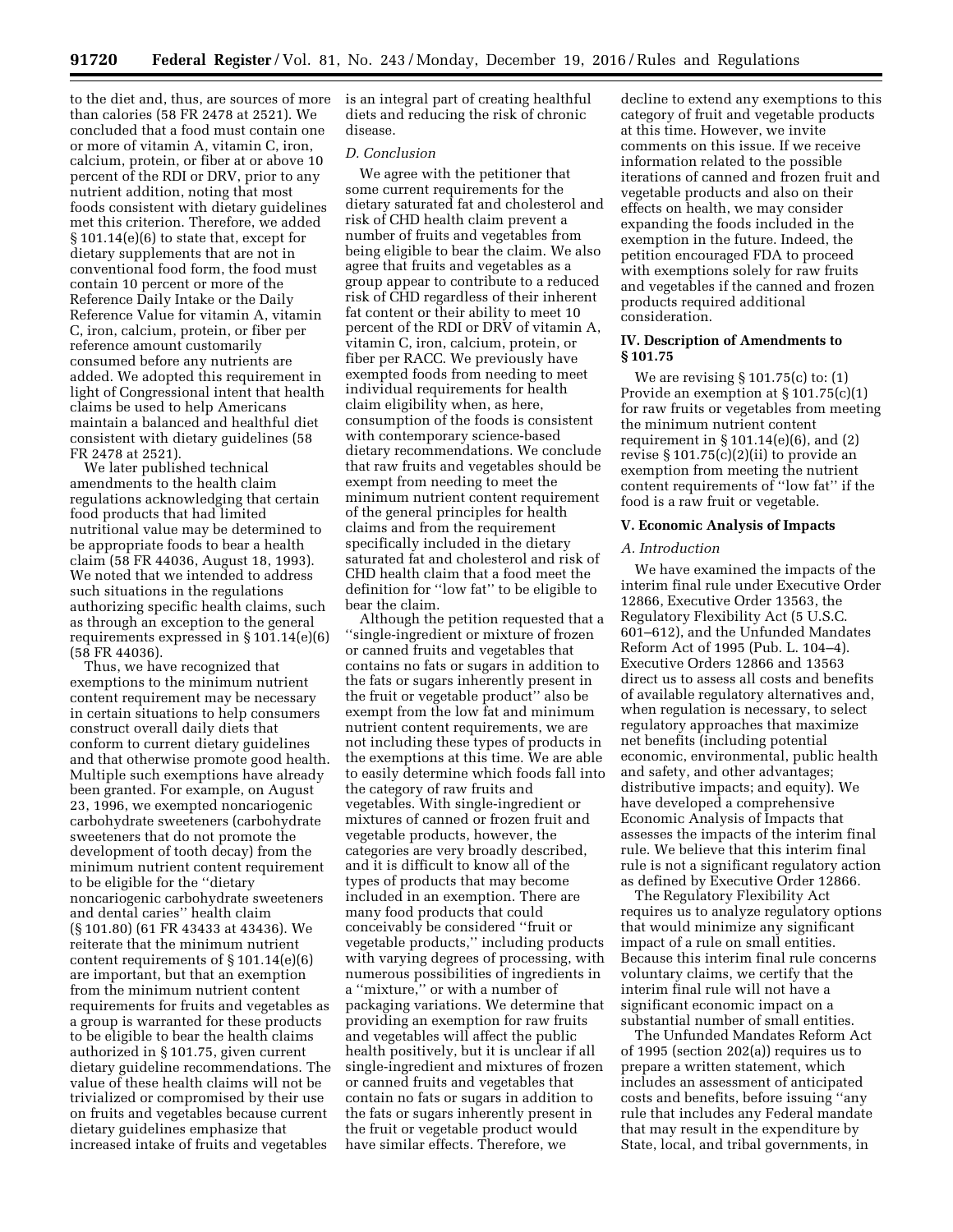the aggregate, or by the private sector, of \$100,000,000 or more (adjusted annually for inflation) in any one year.'' The current threshold after adjustment for inflation is \$146 million, using the most current (2015) Implicit Price Deflator for the Gross Domestic Product. This interim final rule would not result in an expenditure in any year that meets or exceeds this amount.

# *B. Summary of Benefits and Costs of the Interim Final Rule*

This interim final rule amends the regulation authorizing a health claim on the relationship between dietary saturated fat and cholesterol and risk of CHD by expanding its use to raw fruits and vegetables that do not meet the "low fat" definition  $(\S 101.62(b)(2))$  and/ or the minimum nutrient content requirement (§ 101.14(e)(6)). We believe that a business will only incur the additional costs of analyzing the health claim requirements and relabeling a previously ineligible product if the additional revenue it anticipates to generate by attracting more customers to its products is greater than these additional costs. This implies zero net costs from this interim final rule to such businesses, as well as to any businesses that decide not to include new CHD health claims on previously ineligible and now eligible fruits and vegetables.

We have very little data on the current consumer usage of CHD claims on labels and labeling, how these practices would change in response to this interim final rule, or how the consumers will respond to new CHD claims on raw fruits and vegetables that were previously ineligible for such claims. Because of this data gap, we acknowledge that we do not have sufficient evidence at this point to quantify the benefits and the administrative and labeling costs of this interim final rule. Industry will only use a new CHD health claim on the label and labeling of a previously ineligible product if it believes consumers are willing to pay more for such product or buy more of it due to the new CHD claim. If consumers value such new CHD health information, we expect there to be changes in consumer behavior that would result in public health benefits from the reduced annual number of CHD cases. The benefits therefore will only be realized, and labels will only be changed, if the new CHD information on labels and labeling increases consumer demand for the previously ineligible and now eligible for a CHD health claim fruits and vegetables. Otherwise, the firms will not use the CHD health claim on their labels for these fruits and vegetables.

The full analysis of economic impacts is available in the docket for this interim final rule (Ref. 9) and at *[http://](http://www.fda.gov/AboutFDA/ReportsManualsForms/Reports/EconomicAnalyses/default.htm) [www.fda.gov/AboutFDA/Reports](http://www.fda.gov/AboutFDA/ReportsManualsForms/Reports/EconomicAnalyses/default.htm) [ManualsForms/Reports/Economic](http://www.fda.gov/AboutFDA/ReportsManualsForms/Reports/EconomicAnalyses/default.htm) [Analyses/default.htm.](http://www.fda.gov/AboutFDA/ReportsManualsForms/Reports/EconomicAnalyses/default.htm)* 

#### **VI. The Paperwork Reduction Act of 1995**

This interim final rule contains no collection of information. Therefore, clearance by the Office of Management and Budget under the Paperwork Reduction Act of 1995 is not required.

## **VII. Analysis of Environmental Impact**

We have determined under § 25.32(p) that this action is of a type that does not individually or cumulatively have a significant effect on the human environment. Therefore, neither an environmental assessment nor an environmental impact statement is required.

#### **VIII. Federalism**

We analyzed this interim final rule in accordance with the principles set forth in Executive Order 13132. We have determined that the interim final rule will have a preemptive effect on State law. Section 4(a) of the Executive order requires Agencies to ''construe . . . a Federal statute to preempt State law only where the statute contains an express preemption provision or there is some other clear evidence that the Congress intended preemption of State law, or where the exercise of State law conflicts with the exercise of Federal authority under the Federal statute.'' Section 403A(a) of the FD&C Act provides that no State or political subdivision of a State may directly or indirectly establish under any authority or continue in effect as to any food in interstate commerce any requirement respecting any claim of the type described in section 403(r)(1) of the FD&C Act made in the label or labeling of food that is not identical to the requirement of section 403(r) of the FD&C Act.

This interim final rule amends the existing food labeling regulations on health claims for dietary saturated fat and cholesterol and risk of CHD (§ 101.75) in the label or labeling of food under section 403(r) of the FD&C Act. Although this interim final rule has a preemptive effect in that it precludes States from issuing any health claim labeling requirements for dietary saturated fat and cholesterol and the risk of CHD, this preemptive effect is consistent with what Congress set forth in section 403A(a) of the FD&C Act. Section 403A(a)(5) of the FD&C Act displaces both State legislative

requirements and State common law duties.

We have complied with all of the applicable requirements under Executive Order 13132 and have determined that the preemptive effects of this interim final rule are consistent with Executive Order 13132.

# **IX. Issuance of an Interim Final Rule and Immediate Effective Date**

We are issuing this rule as an interim final rule, effective immediately, with an opportunity for public comment. Section 403(r)(7) of the FD&C Act authorizes us to make proposed regulations issued under section 403(r) of the FD&C Act effective upon publication pending consideration of public comment and publication of a final regulation, if the Agency determines that such action is necessary for public health reasons. This authority enables us to act promptly on petitions that provide for information that is necessary to: (1) Enable consumers to develop and maintain healthy dietary practices; (2) enable consumers to be informed promptly and effectively of important new knowledge regarding nutritional and health benefits of food; or (3) ensure that scientifically sound nutritional and health information is provided to consumers as soon as possible. Proposed regulations made effective upon publication under this authority are deemed to be final Agency action for purposes of judicial review. The legislative history indicates that such regulations should be issued as interim final rules (H. Conf. Rept. No. 105–399, at 98 (1997)).

The petition requested that we issue an interim final rule amending § 101.75 to indicate that the evidence is compelling and the potential to encourage fruit and vegetable consumption is important for public health. It noted that we have used this authority to issue interim final rules for health claims a number of times (*e.g.,* 65 FR 54685, September 8, 2000) and using an interim final rule would be consistent with our past practices.

We are satisfied that all three criteria in section  $403(r)(7)(A)$  of the FD&C Act have been met for the amendment to the dietary saturated fat and cholesterol and risk of CHD health claim to permit raw fruits and vegetables that fail to comply with the ''low fat'' definition and/or the minimum nutrient content requirement, to be eligible to bear the claim. First, we conclude that these amendments for eligibility for foods to bear these health claims could help enable consumers to develop and maintain healthy dietary practices. Second, these amendments to this health claim will enable consumers